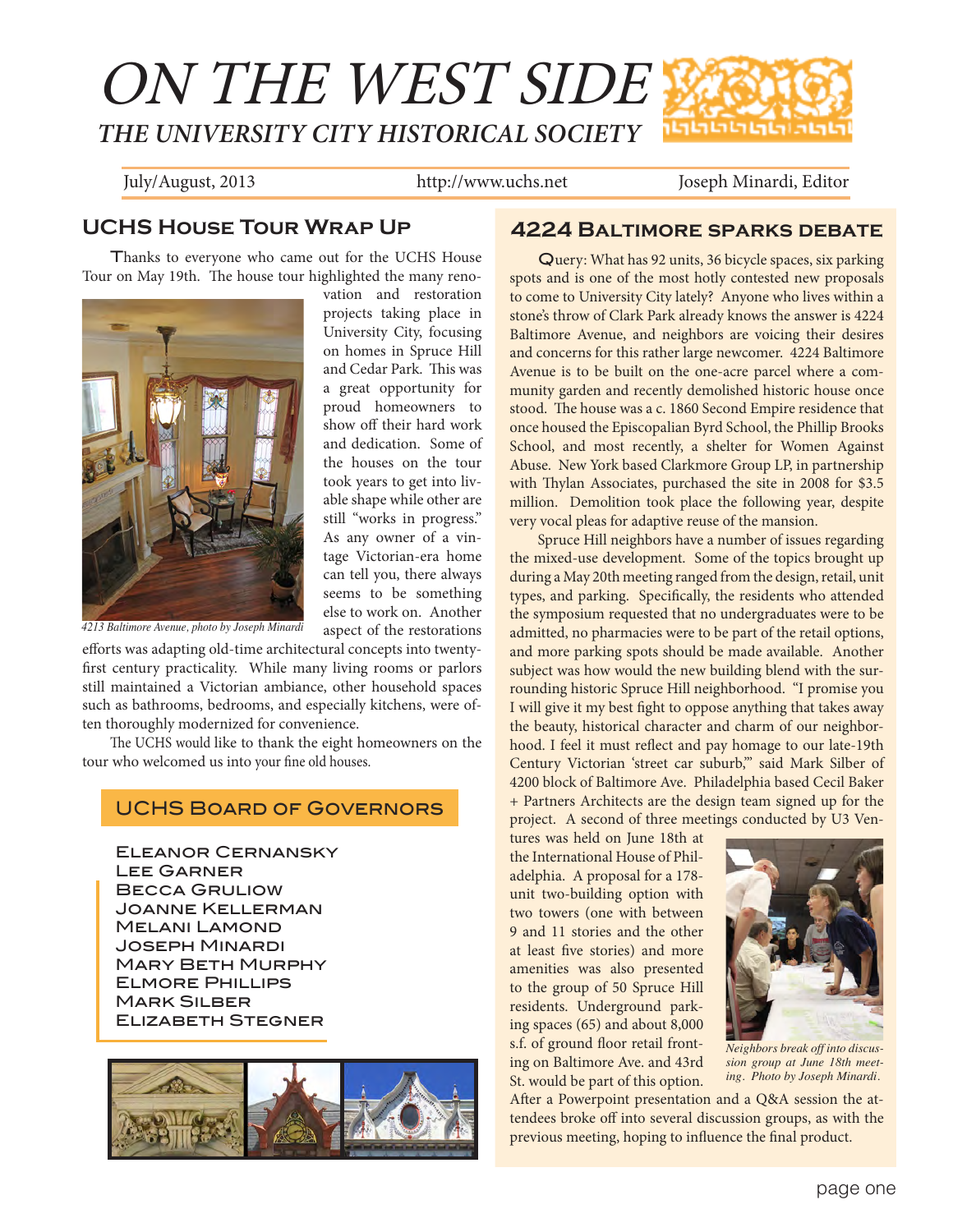### University City: Then & Now **Access Access** 318-336 S. 42nd Street, the "Kimball Block" **Reseter**



*Photograph by Joseph Minardi*

# **Profiles in Architecture** Willis Gaylord Hale

delphia in 1860 to work for Samuel Sloan and then onto the office of John McArthur, Jr. (1823–1890). After a brief stint in Wilkes–Barre lasting from 1872–1875, Hale returned to Philadelphia in 1876 to marry into the family of the pharmaceutical giant and "Quinine King," William Weightman (1813–1904). Not only was he a big man in the chemical business, Weightman was also one of the top real estate developers in the

Flamboyant, brash, and well–connected, Willis Hale set the tone for the extravagant eclecticism of the late Victorian era. Hale was responsible for some of the most lavish abodes of Philadelphia's nouveaux riches during the late nineteenth century.

Hale's early life was spent in upstate New York, having attended school in Seneca Falls, Aurora, and Auburn before apprenticing in Buffalo and Rochester. He moved to Phila-



*Willis G. Hale (1848-1907)*

city. This relationship allowed Hale not only to quickly climb the social ladder in Philadelphia, but was also a source of many valuable commissions, including Weightman's East Falls mansion, Ravenhill on School House Lane.

Hale was on his way as one of the city's top architects, even though his High Victorian Gothic style was not always critically acclaimed. A series of articles by Montgomery Schuyler in the Architectural Record titled "Architectural Aberrations" was especially harsh regarding two of Hale's buildings. "Crude," "revolting," and "ridiculous" were just a few of the pejoratives thrown Mr. Hale's way. Despite the critiques, he continued to get commissions for private citizens and public companies. His Weightman connection gave him business through the 1890s. Although he was listed as an architect in city directories as late as 1906, he actually did little work in the 1900s. When he died in 1907, Hale was broke and disrespected in architectural circles. Many of his buildings were torn down long ago or were badly altered.

Willis Hale was a member of the AIA (both local and national chapters), the Philadelphia Art Club, the Historical Society of Pennsylvania, the Athletic Club of the Schuylkill Navy, as well as an accomplished musician.

#### **Got an idea or suggestion for us?**

Do you have a photo, a story, or an idea for an article related to University City that you think would be a great addition to a future issue of the UCHS Newsletter? Forward them to us and we'll include them in future issues with your name in the credits.

Send any material to: **editor6uchs@gmail.com**



#### **Details, Details**

Extravagant details were *de rigueur* for many Victorian era builders. Often these flourishes and embellishments go overlooked by modern passersby. Let's see how many of these University City buildings you can identify based on their exterior detailing. Answers below.



*. 3815 Walnut Street 3 4106 Locust Street . 2 . Hawthorne Hall 1 . Drexel Institute 6 . U-Penn Quad Entrance 5 . 3725 Chestnut Street 4*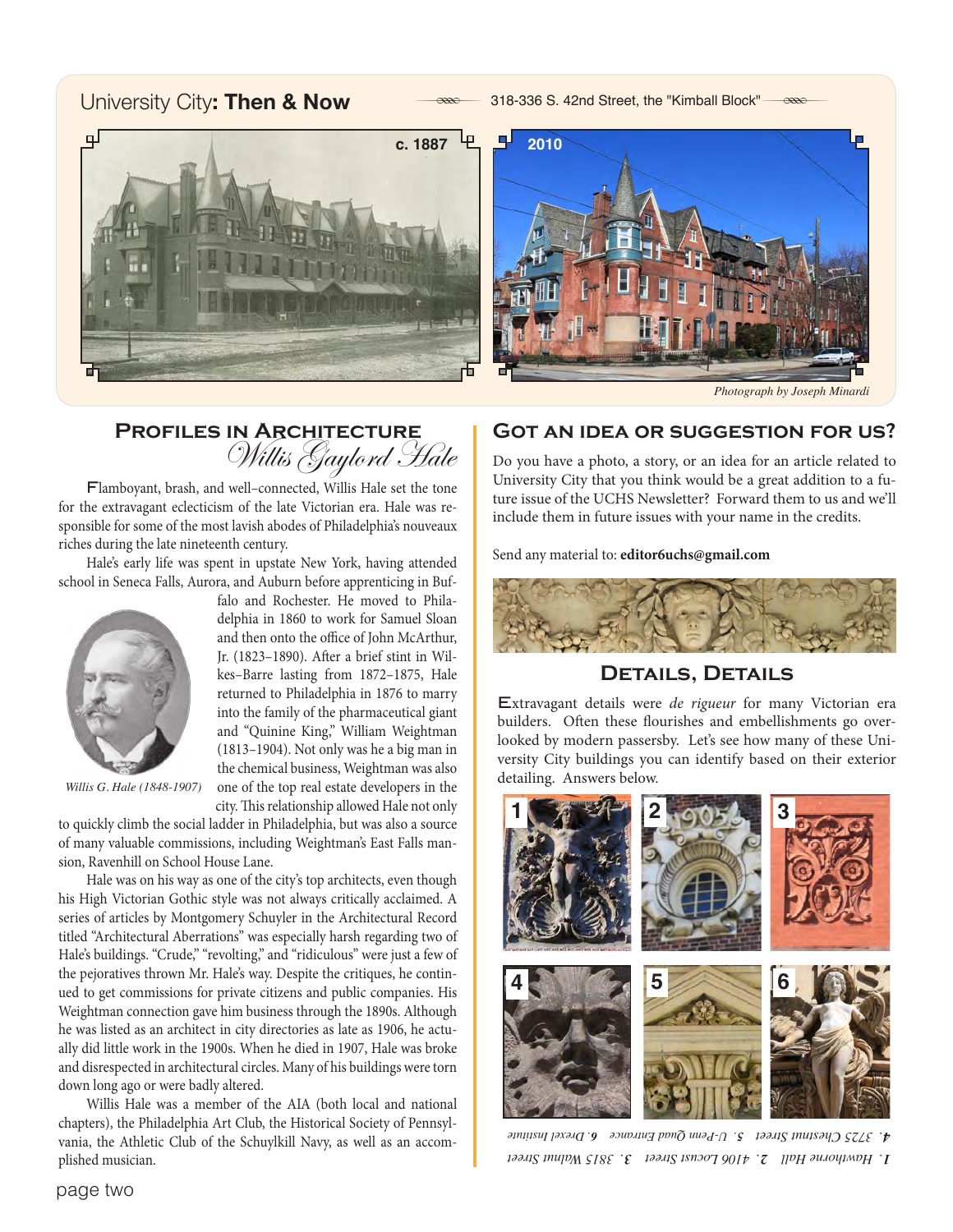#### **Chester Avenue Twins demolished**



 A Tudor Revival twin house on the 4700 block of Chester Avenue in Squirrel Hill will soon be history. Sitting next to the Chester Avenue Dog Park are the pair of abandoned twins, 4718-4720 Chester Avenue, which were built around 1890. Renaissance Healthcare and Rehabilitation Center (formerly Park Pleasant Nursing Homes) will revamp its grounds encompassing Chester and Kingsessing Avenues under the guidance of its new owner, Nationwide Healthcare Services, which purchased the 123-bed long-term and short-term care facility on January 1st for \$4 million. Currently the houses are being gutted as a permit for demolition has not yet been obtained. As of yet the nursing home has no plans for the

space once the demolition has been completed, which has neighbors concerned that the parking lot will expand on to Chester Avenue. As one concerned citizen noted, "We don't see any benefit in that since the nursing home already has more than forty spots on two lots already. Who wants a parking lot in their neighborhood?" Others were upset that

the nursing home is moving forward with the demolition of the twin homes. "I can't believe that just because the houses are vacant they're acting like they must be falling down... The neighborhood doesn't need an even bigger parking lot." Recently the gutting was halted by the Department of L&I due for lack of bracing and expired workers compensation insurance. No doubt the June 5th building collapse at 2136 Market Street led to this closer scrutiny by L&I.



*4718-4720 Chester Avenue is seen here in an 1895 atlas page.*

## **Featured Historic Buildings** Hawthorne Hall

Hawthorne Hall has occupied the curvilinear space of Lancaster Avenue between 39th Street and Hamilton since 1895, when the Romanesque Revival mixed-use development first took shape on Taylor's Lumber Yard. Designed by the firm of Wright & Prentzel as housing units with ground level retail and a theater, Hawthorne Hall has a distinctly Mediterranean flavor complete with Roman brick façade and ogee shaped gables, adorned with terra cotta reliefs of allegorical figures. On the interior there are traces of Greek Revival stenciling underneath the crumbling plaster. The project's name is spelled out in fancy script in the uppermost parapet of the central portion. At the time of its conception, this section of Poweltown was already established as an upscale suburb in West Philadelphia. The young architects involved in its design were no doubt influenced by the expressive work of such local luminaries as Willis G. Hale, Frank Furness and Angus Wade.

Over the years, Hawthorne Hall has had many occupants such as a pharmacy, a bar and grille, the Knights of Pythias Union Lodge No. 14, the New Light National Baptist Church, New Beginnings Inc., and Christ Ministries, Inc., who used the theater in the central portion for meetings. The theater was a rather large gathering place with a full stage and balcony level. The whole of the interior has been badly neglected and is in need of extensive repairs if it is to survive. The exterior too is crumbling, but even with the extensive blight, the exuberance of this late-Victorian edifice shines through. Recently a troupe of artists known as Rabid Hands Arts Collective is commandeering the relic and will



^ *Console bracket and original pressed-tin ceiling with rope molding. Photos by Joseph Minardi.*